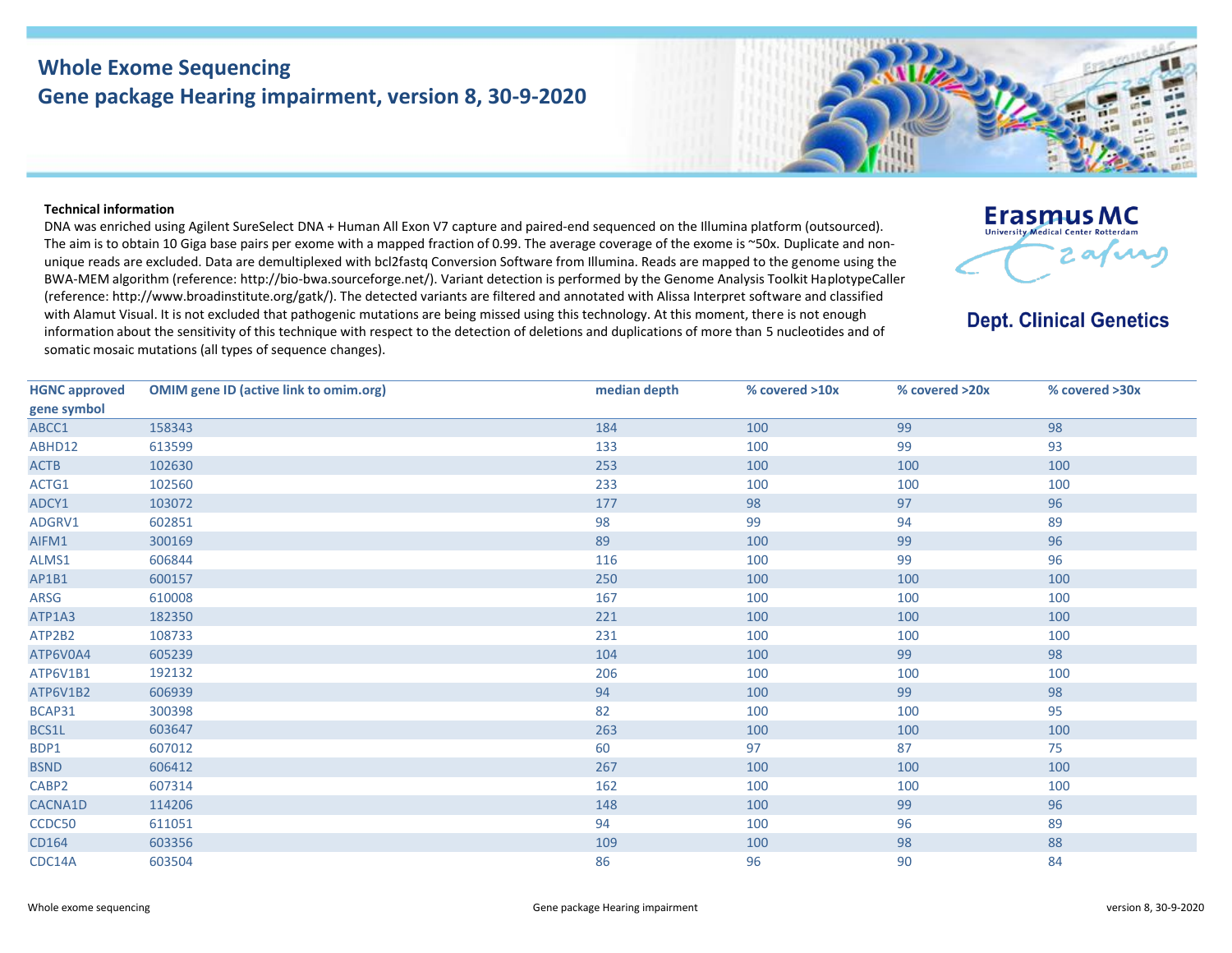| <b>HGNC approved</b> | <b>OMIM gene ID (active link to omim.org)</b> | median depth | % covered >10x | % covered >20x | % covered >30x |
|----------------------|-----------------------------------------------|--------------|----------------|----------------|----------------|
| gene symbol          |                                               |              |                |                |                |
| CDH <sub>23</sub>    | 605516                                        | 257          | 100            | 100            | 100            |
| CEACAM16             | 614591                                        | 211          | 100            | 100            | 100            |
| <b>CEP250</b>        | 609689                                        | 157          | 100            | 100            | 99             |
| <b>CEP78</b>         | 617110                                        | 67           | 98             | 95             | 88             |
| CHD7                 | 608892                                        | 167          | 100            | 99             | 97             |
| CIB <sub>2</sub>     | 605564                                        | 185          | 100            | 100            | 100            |
| CISD <sub>2</sub>    | 611507                                        | 97           | 76             | 76             | 76             |
| CLDN14               | 605608                                        | 601          | 100            | 100            | 100            |
| CLDN9                | 615799                                        | 303          | 100            | 100            | 100            |
| CLIC5                | 607293                                        | 151          | 100            | 100            | 100            |
| <b>CLPP</b>          | 601119                                        | 139          | 100            | 100            | 100            |
| CLRN1                | 606397                                        | 92           | 100            | 96             | 92             |
| COA8                 | 616003                                        | 91           | 100            | 94             | 80             |
| <b>COCH</b>          | 603196                                        | 137          | 100            | 100            | 99             |
| <b>COL11A1</b>       | 120280                                        | 86           | 99             | 95             | 89             |
| COL11A2              | 120290                                        | 186          | 100            | 100            | 99             |
| COL2A1               | 120140                                        | 203          | 100            | 100            | 99             |
| COL4A3               | 120070                                        | 132          | 100            | 99             | 97             |
| COL4A4               | 120131                                        | 123          | 100            | 99             | 97             |
| COL4A5               | 303630                                        | 84           | 99             | 97             | 92             |
| COL4A6               | 303631                                        | 92           | 100            | 99             | 96             |
| COL9A1               | 120210                                        | 99           | 100            | 98             | 96             |
| COL9A2               | 120260                                        | 153          | 100            | 100            | 100            |
| <b>CRYM</b>          | 123740                                        | 142          | 100            | 100            | 100            |
| DCDC2                | 605755                                        | 144          | 95             | 84             | 77             |
| <b>DIABLO</b>        | 605219                                        | 135          | 100            | 100            | 100            |
| DIAPH1               | 602121                                        | 101          | 100            | 99             | 96             |
| DIAPH3               | 614567                                        | 70           | 86             | 79             | 71             |
| DMXL2                | 612186                                        | 87           | 99             | 95             | 89             |
| <b>DSPP</b>          | 125485                                        | 32           | 54             | 49             | 45             |
| EDN3                 | 131242                                        | 187          | 100            | 100            | 100            |
| <b>EDNRB</b>         | 131244                                        | 135          | 100            | 99             | 94             |
| ELMOD3               | 615427                                        | 173          | 100            | 100            | 100            |
| ELOVL1               | 611813                                        | 118          | 100            | 100            | 100            |
| EPS8                 | 600206                                        | 82           | 100            | 96             | 88             |
| EPS8L2               | 614988                                        | 217          | 100            | 100            | 100            |
| ERAL1                | 607435                                        | 224          | 100            | 100            | 100            |
| <b>ESPN</b>          | 606351                                        | 187          | 99             | 99             | 98             |
| ESRP1                | 612959                                        | 102          | 99             | 96             | 92             |
| <b>ESRRB</b>         | 602167                                        | 283          | 100            | 100            | 100            |
| EXOSC <sub>2</sub>   | 602238                                        | 107          | 100            | 100            | 100            |
| EYA1                 | 601653                                        | 111          | 95             | 95             | 89             |
| EYA4                 | 603550                                        | 93           | 100            | 95             | 90             |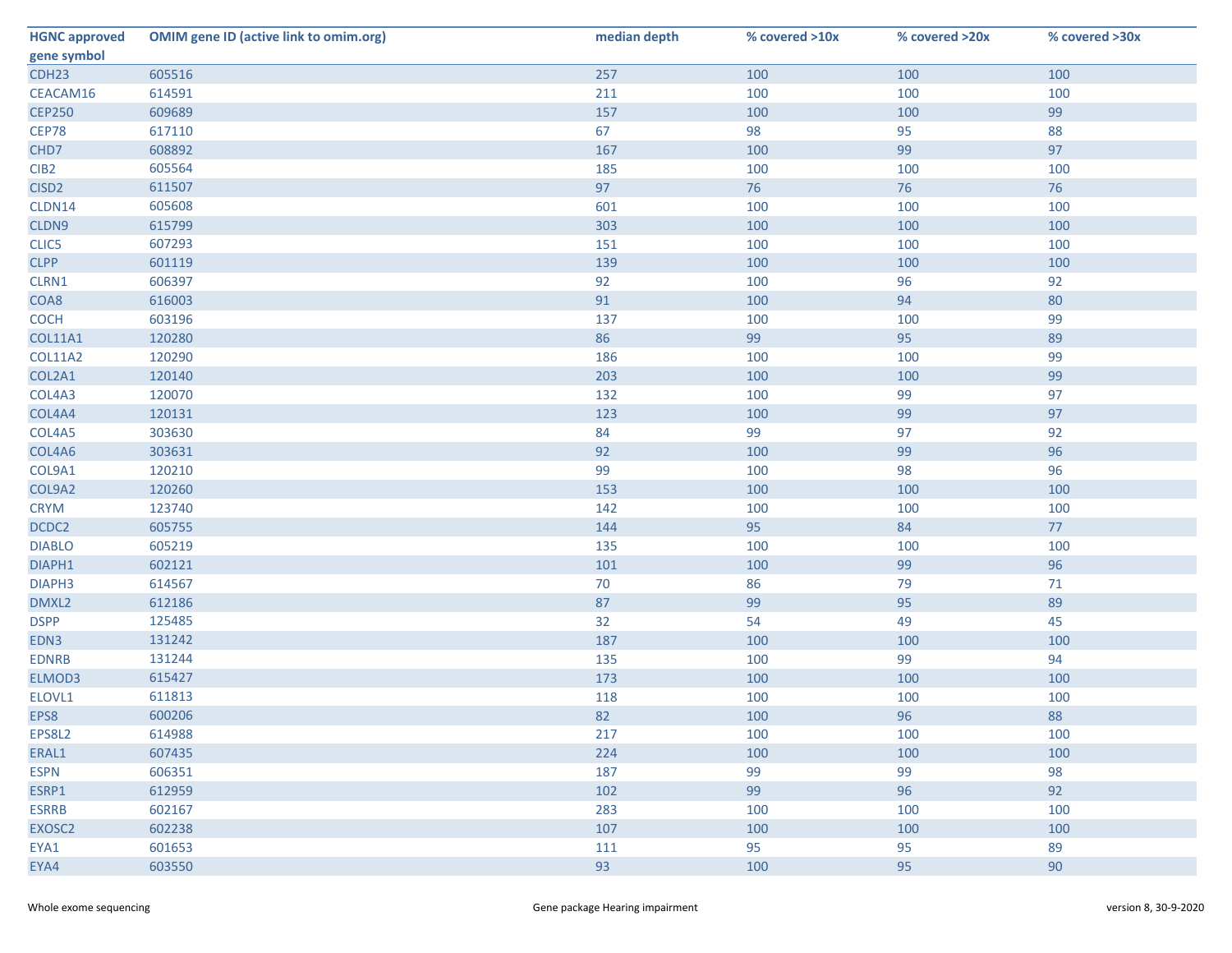| <b>HGNC approved</b> | <b>OMIM gene ID (active link to omim.org)</b> | median depth     | % covered >10x | % covered >20x | % covered >30x |
|----------------------|-----------------------------------------------|------------------|----------------|----------------|----------------|
| gene symbol          |                                               |                  |                |                |                |
| FGF3                 | 164950                                        | 219              | 100            | 100            | 100            |
| FOXF <sub>2</sub>    | 603250                                        | 244              | 92             | 89             | 88             |
| FOXI1                | 601093                                        | 172              | 100            | 100            | 98             |
| GAB1                 | 604439                                        | 86               | 100            | 99             | 93             |
| GATA3                | 131320                                        | 199              | 100            | 100            | 100            |
| GIPC3                | 608792                                        | 232              | 100            | 100            | 100            |
| GJB <sub>2</sub>     | 121011                                        | 191              | 100            | 100            | 100            |
| GJB3                 | 603324                                        | 289              | 100            | 100            | 100            |
| GJB6                 | 604418                                        | 154              | 100            | 100            | 100            |
| GPRASP2              | 300969                                        | 103              | 98             | 95             | 92             |
| GPSM2                | 609245                                        | 54               | 100            | 96             | 84             |
| <b>GRAP</b>          | 604330                                        | 162              | 68             | 68             | 68             |
| GREB1L               | 617782                                        | 113              | 100            | 99             | 97             |
| GRHL2                | 608576                                        | 120              | 100            | 100            | 98             |
| GRXCR1               | 613283                                        | 100              | 100            | 100            | 100            |
| GRXCR2               | 615762                                        | 149              | 100            | 99             | 96             |
| <b>GSDME</b>         | 608798                                        | 125              | 100            | 99             | 97             |
| HARS1                | 142810                                        | 163              | 100            | 100            | 100            |
| HARS2                | 600783                                        | 138              | 100            | 100            | 100            |
| <b>HGF</b>           | 142409                                        | 103              | 99             | 95             | 90             |
| HOMER2               | 604799                                        | 170              | 100            | 98             | 98             |
| <b>HSD17B4</b>       | 601860                                        | 78               | 93             | 91             | 84             |
| IFNLR1               | 607404                                        | 144              | 100            | 100            | 100            |
| ILDR1                | 609739                                        | 193              | 100            | 100            | 98             |
| KARS1                | 601421                                        | 123              | 100            | 100            | 99             |
| KCNE1                | 176261                                        | 657              | 100            | 100            | 100            |
| KCNJ10               | 602208                                        | 271              | 100            | 100            | 100            |
| KCNQ1                | 607542                                        | 235              | 100            | 97             | 94             |
| KCNQ4                | 603537                                        | 245              | 98             | 97             | 96             |
| <b>KITLG</b>         | 184745                                        | 83               | 100            | 100            | 92             |
| LARS <sub>2</sub>    | 604544                                        | 126              | 100            | 100            | 99             |
| LHFPL5               | 609427                                        | 263              | 100            | 100            | 100            |
| LMX1A                | 600298                                        | 170              | 100            | 100            | 100            |
| LOXHD1               | 613072                                        | 197              | 100            | 100            | 100            |
| LOXL3                | 607163                                        | 234              | 100            | 100            | 100            |
| <b>LRTOMT</b>        | 612414                                        | 174              | 100            | 100            | 100            |
| MARVELD2             | 610572                                        | 142              | 90             | 85             | 84             |
| MCM <sub>2</sub>     | 116945                                        | 211              | 100            | 100            | 100            |
| <b>MET</b>           | 164860                                        | 111              | 100            | 99             | 97             |
| <b>MIR96</b>         | 611606                                        | No coverage data |                |                |                |
| <b>MITF</b>          | 156845                                        | 119              | 100            | 100            | 93             |
| MPZL <sub>2</sub>    | 604873                                        | 142              | 100            | 100            | 100            |
| MSRB3                | 613719                                        | 64               | 92             | 79             | 78             |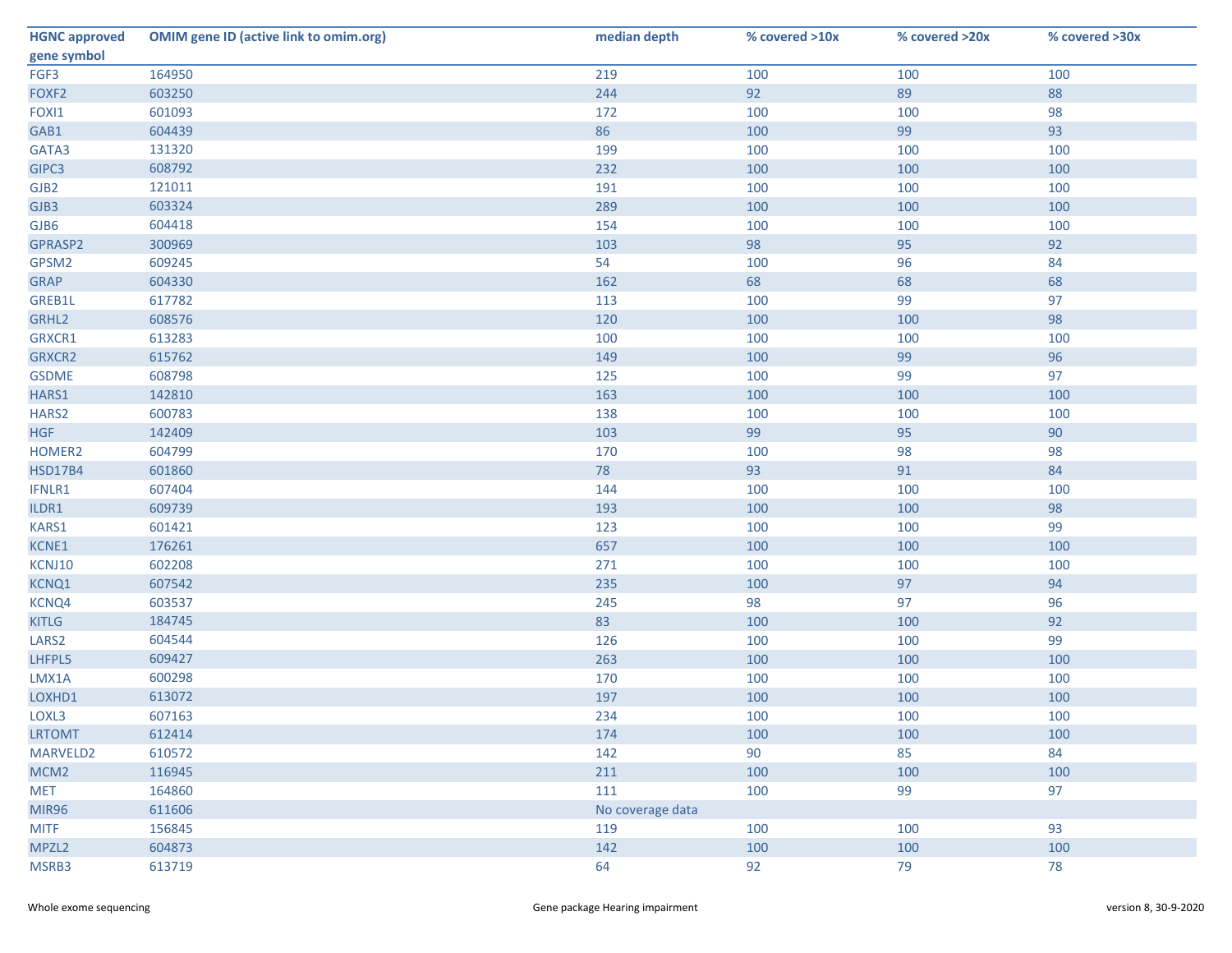| <b>HGNC approved</b> | <b>OMIM gene ID (active link to omim.org)</b> | median depth | % covered >10x | % covered >20x | % covered >30x |
|----------------------|-----------------------------------------------|--------------|----------------|----------------|----------------|
| gene symbol          |                                               |              |                |                |                |
| <b>MYH14</b>         | 608568                                        | 204          | 100            | 100            | 100            |
| MYH9                 | 160775                                        | 156          | 100            | 100            | 99             |
| <b>MYO15A</b>        | 602666                                        | 285          | 100            | 100            | 100            |
| MYO3A                | 606808                                        | 86           | 97             | 87             | 80             |
| MYO6                 | 600970                                        | 57           | 93             | 82             | 66             |
| MYO7A                | 276903                                        | 214          | 100            | 100            | 100            |
| NARS2                | 612803                                        | 79           | 97             | 93             | 84             |
| NLRP3                | 606416                                        | 404          | 100            | 100            | 100            |
| <b>NOG</b>           | 602991                                        | 322          | 100            | 100            | 100            |
| OPA1                 | 605290                                        | 55           | 90             | 79             | 67             |
| OSBPL2               | 606731                                        | 196          | 100            | 100            | 97             |
| <b>OTOA</b>          | 607038                                        | 120          | 81             | 78             | 75             |
| <b>OTOF</b>          | 603681                                        | 267          | 100            | 100            | 99             |
| <b>OTOG</b>          | 604487                                        | 246          | 100            | 100            | 100            |
| <b>OTOGL</b>         | 614925                                        | 70           | 95             | 91             | 83             |
| P2RX2                | 600844                                        | 216          | 100            | 100            | 100            |
| PAX3                 | 606597                                        | 178          | 100            | 100            | 100            |
| PCDH15               | 605514                                        | 152          | 99             | 97             | 95             |
| PDE1C                | 602987                                        | 96           | 99             | 96             | 96             |
| PDZD7                | 612971                                        | 247          | 100            | 100            | 100            |
| <b>PET100</b>        | 614770                                        | 178          | 100            | 100            | 100            |
| PEX1                 | 602136                                        | 80           | 95             | 94             | 90             |
| <b>PEX26</b>         | 608666                                        | 151          | 100            | 100            | 100            |
| PEX6                 | 601498                                        | 253          | 100            | 100            | 99             |
| <b>PJVK</b>          | 610219                                        | 107          | 100            | 100            | 99             |
| PLOD3                | 603066                                        | 212          | 100            | 100            | 100            |
| PLS1                 | 602734                                        | 66           | 100            | 97             | 89             |
| PNPT1                | 610316                                        | 57           | 84             | 76             | 65             |
| POLD1                | 174761                                        | 291          | 100            | 100            | 100            |
| POLR1C               | 610060                                        | 136          | 100            | 100            | 100            |
| POLR1D               | 613715                                        | 123          | 100            | 100            | 100            |
| POU3F4               | 300039                                        | 397          | 100            | 100            | 100            |
| POU4F3               | 602460                                        | 364          | 100            | 100            | 100            |
| PPIP5K2              | 611648                                        | 51           | 94             | 83             | 68             |
| <b>PRKCB</b>         | 176970                                        | 125          | 100            | 99             | 96             |
| PRPS1                | 311850                                        | 70           | 100            | 98             | 92             |
| <b>PTPRQ</b>         | 603317                                        | 57           | 96             | 88             | 75             |
| RAI1                 | 607642                                        | 405          | 100            | 100            | 100            |
| <b>RDX</b>           | 179410                                        | 58           | 86             | 72             | 61             |
| <b>REST</b>          | 600571                                        | 141          | 100            | 100            | 99             |
| RIPOR2               | 611410                                        | 120          | 100            | 99             | 98             |
| ROR1                 | 602336                                        | 144          | 100            | 98             | 96             |
| S1PR2                | 605111                                        | 491          | 100            | 100            | 100            |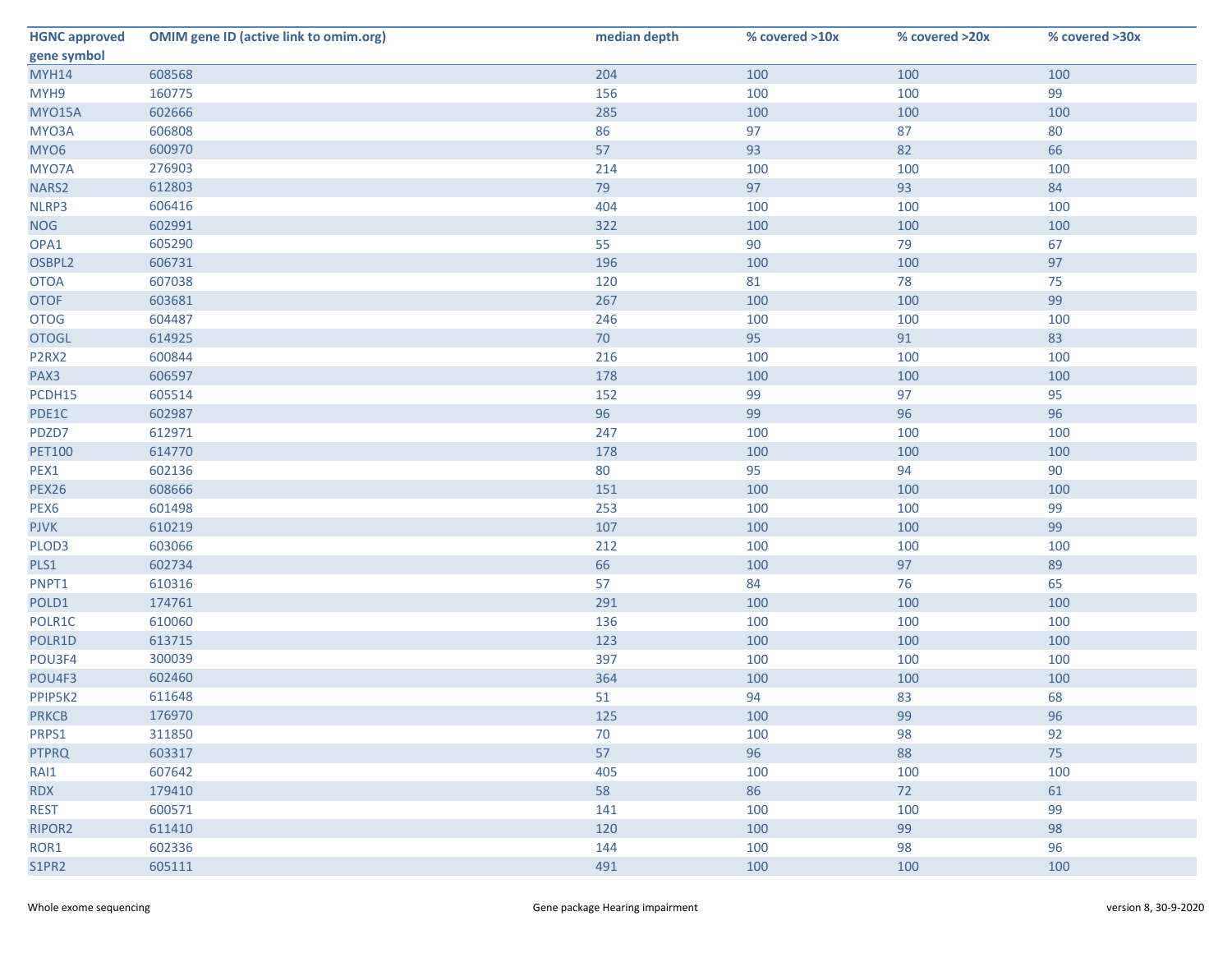| <b>HGNC approved</b> | <b>OMIM gene ID (active link to omim.org)</b> | median depth | % covered >10x | % covered >20x | % covered >30x |
|----------------------|-----------------------------------------------|--------------|----------------|----------------|----------------|
| gene symbol          |                                               |              |                |                |                |
| SERPINB6             | 173321                                        | 151          | 100            | 100            | 95             |
| SIX1                 | 601205                                        | 284          | 100            | 100            | 100            |
| SIX <sub>5</sub>     | 600963                                        | 167          | 100            | 100            | 100            |
| <b>SLC17A8</b>       | 607557                                        | 109          | 100            | 100            | 98             |
| <b>SLC19A2</b>       | 603941                                        | 208          | 100            | 99             | 96             |
| <b>SLC22A4</b>       | 604190                                        | 138          | 100            | 98             | 93             |
| <b>SLC25A2</b>       | 608157                                        | 230          | 100            | 100            | 100            |
| <b>SLC26A4</b>       | 605646                                        | 121          | 100            | 96             | 91             |
| <b>SLC26A5</b>       | 604943                                        | 86           | 98             | 96             | 94             |
| <b>SLC29A3</b>       | 612373                                        | 233          | 100            | 100            | 100            |
| SLC33A1              | 603690                                        | 147          | 98             | 93             | 85             |
| <b>SLC44A4</b>       | 606107                                        | 170          | 100            | 100            | 100            |
| <b>SLC52A2</b>       | 607882                                        | 210          | 100            | 100            | 100            |
| SLITRK6              | 609681                                        | 134          | 100            | 100            | 100            |
| <b>SMPX</b>          | 300226                                        | 34           | 100            | 80             | 40             |
| SNAI2                | 602150                                        | 151          | 100            | 100            | 100            |
| <b>SOX10</b>         | 602229                                        | 381          | 100            | 100            | 100            |
| SPATA5               | 613940                                        | 95           | 100            | 99             | 94             |
| SPNS2                | 612584                                        | 192          | 97             | 96             | 95             |
| <b>STRC</b>          | 606440                                        | 67           | 60             | 50             | 46             |
| SYNE4                | 615535                                        | 173          | 100            | 100            | 97             |
| <b>TBC1D24</b>       | 613577                                        | 390          | 100            | 100            | 100            |
| TCOF1                | 606847                                        | 201          | 100            | 100            | 98             |
| <b>TECTA</b>         | 602574                                        | 226          | 100            | 100            | 100            |
| TIMM8A               | 300356                                        | 98           | 100            | 100            | 100            |
| TJP2                 | 607709                                        | 125          | 100            | 100            | 98             |
| TMC1                 | 606706                                        | 86           | 99             | 95             | 89             |
| TMEM132E             | 616178                                        | 270          | 100            | 100            | 100            |
| <b>TMIE</b>          | 607237                                        | 135          | 94             | 76             | 76             |
| <b>TMPRSS3</b>       | 605511                                        | 207          | 100            | 100            | 100            |
| TMTC2                | 615856                                        | 105          | 100            | 100            | 99             |
| <b>TNC</b>           | 187380                                        | 225          | 100            | 100            | 100            |
| <b>TPRN</b>          | 613354                                        | 185          | 93             | 88             | 83             |
| <b>TRIOBP</b>        | 609761                                        | 259          | 100            | 100            | 100            |
| <b>TSPEAR</b>        | 612920                                        | 207          | 100            | 100            | 100            |
| <b>TWNK</b>          | 606075                                        | 231          | 100            | 100            | 100            |
| <b>TYR</b>           | 606933                                        | 147          | 100            | 99             | 98             |
| USH1C                | 605242                                        | 209          | 100            | 100            | 99             |
| USH1G                | 607696                                        | 427          | 100            | 100            | 100            |
| USH <sub>2</sub> A   | 608400                                        | 116          | 100            | 99             | 97             |
| <b>USP48</b>         | 617445                                        | 63           | 98             | 96             | 89             |
| WBP2                 | 606962                                        | 155          | 100            | 100            | 100            |
| WFS1                 | 606201                                        | 268          | 100            | 100            | 100            |